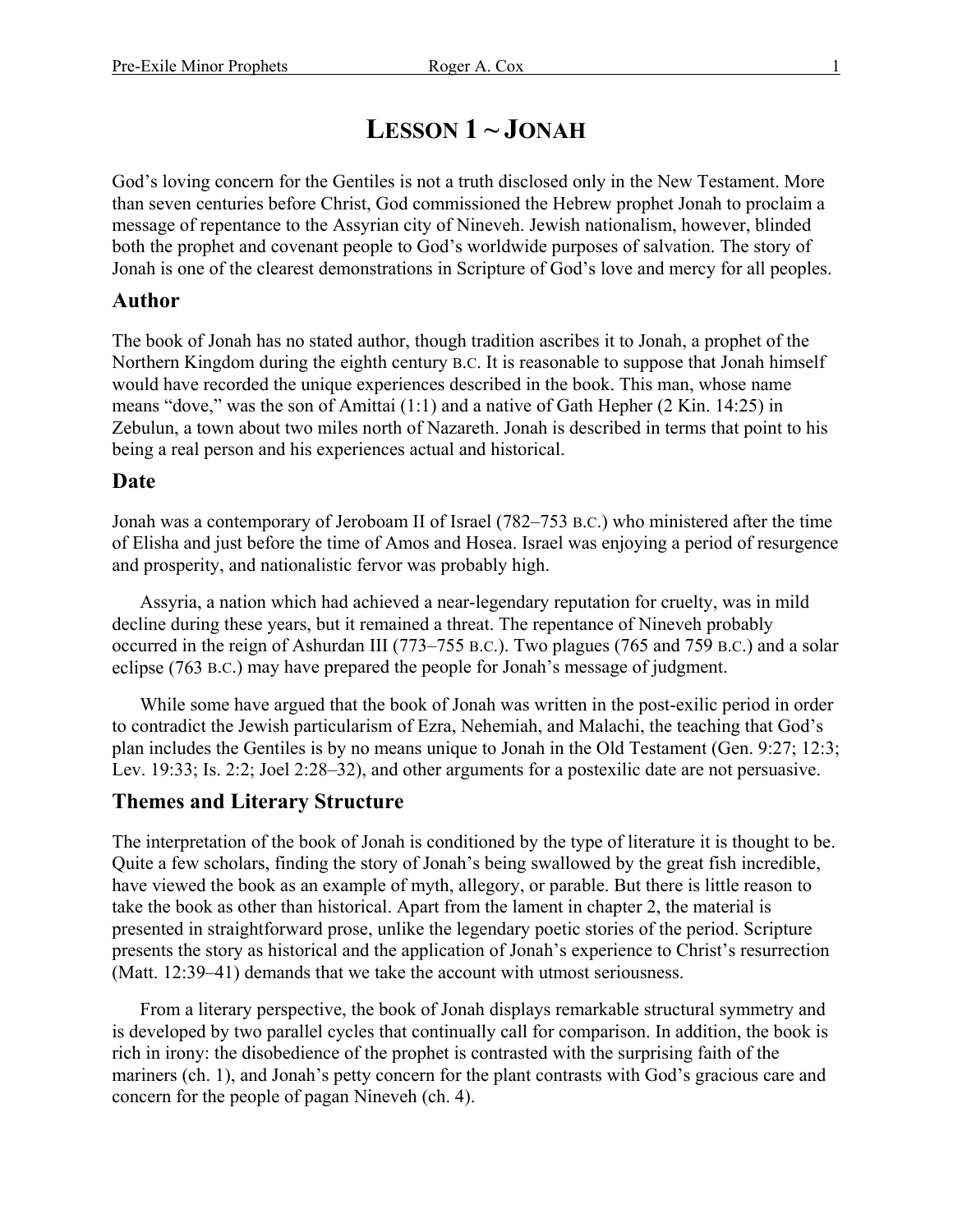The book of Jonah may be divided into the first commission of Jonah (chs. 1; 2) and the second commission of Jonah (chs. 3 and 4).

As already noted, the pervading theme in Jonah is God's gracious extension of His mercy to gentile nations, but other important themes are also evident. The sovereignty of God over life, elements, and circumstances is clearly stressed in the descriptions of the storm (1:4), the fish  $(1:17)$ , the plant  $(4:6)$ , and the worm  $(4:7)$ .

The book of Jonah also served to challenge the nationalistic pride of Israel and her failure to comprehend the nature of her missionary task and the purpose of God to bestow his loving kindness upon all peoples. The change in Jonah's own attitude is symbolic of the change God required of Israel as a whole.

Jonah's three-day experience in the belly of the fish also serves as a type of the death, burial, and resurrection of Christ (Matt. 12:39–41). Here it should be noted that the Hebrew idiom, "three days and three nights," only requires a portion of the first and third days. 1

#### **Understand The Background**

- 1. The prophet Jonah served God in the northern kingdom while Jerebaom II reigned. Read 2 Kings 14:23-28. We learn that the story in the book of Jonah is not the only prophesying that Jonah did, which is a lesson for us about all the prophets. What is recorded is not necessarily all they said or did.
- 2. Read about the application of Jonah in the NT. Matthew 12:39-41; Luke 11:29-32; Matthew 16:4.

## **Outline of Jonah**

- **I. The First Commission of Jonah 1:1–2:10**
	- A. The Disobedience to the First Call 1:1–3
	- B. The Judgment on Jonah Is Exacted 1:4–17
	- C. The Prayer of Jonah 2:1–9
	- D. The Deliverance of Jonah 2:10
- **II. The Second Commission of Jonah 3:1–4:11**
	- A. The Obedience to the Second Call 3:1–4
	- B. The Judgment on Nineveh Averted 3:5–10
	- C. The Prayer of Jonah  $4:1-3$
	- D. The Rebuke of Jonah by God 4:4–11

 $\overline{a}$ 

<sup>2</sup>

<sup>&</sup>lt;sup>1</sup>Nelson's Complete Book of Bible Maps and Charts : Old and New Testaments. electronic ed. Nashville: Thomas Nelson, 1997, c1996.

<sup>&</sup>lt;sup>2</sup>Nelson's Complete Book of Bible Maps and Charts : Old and New Testaments. electronic ed. Nashville: Thomas Nelson, 1997, c1996.